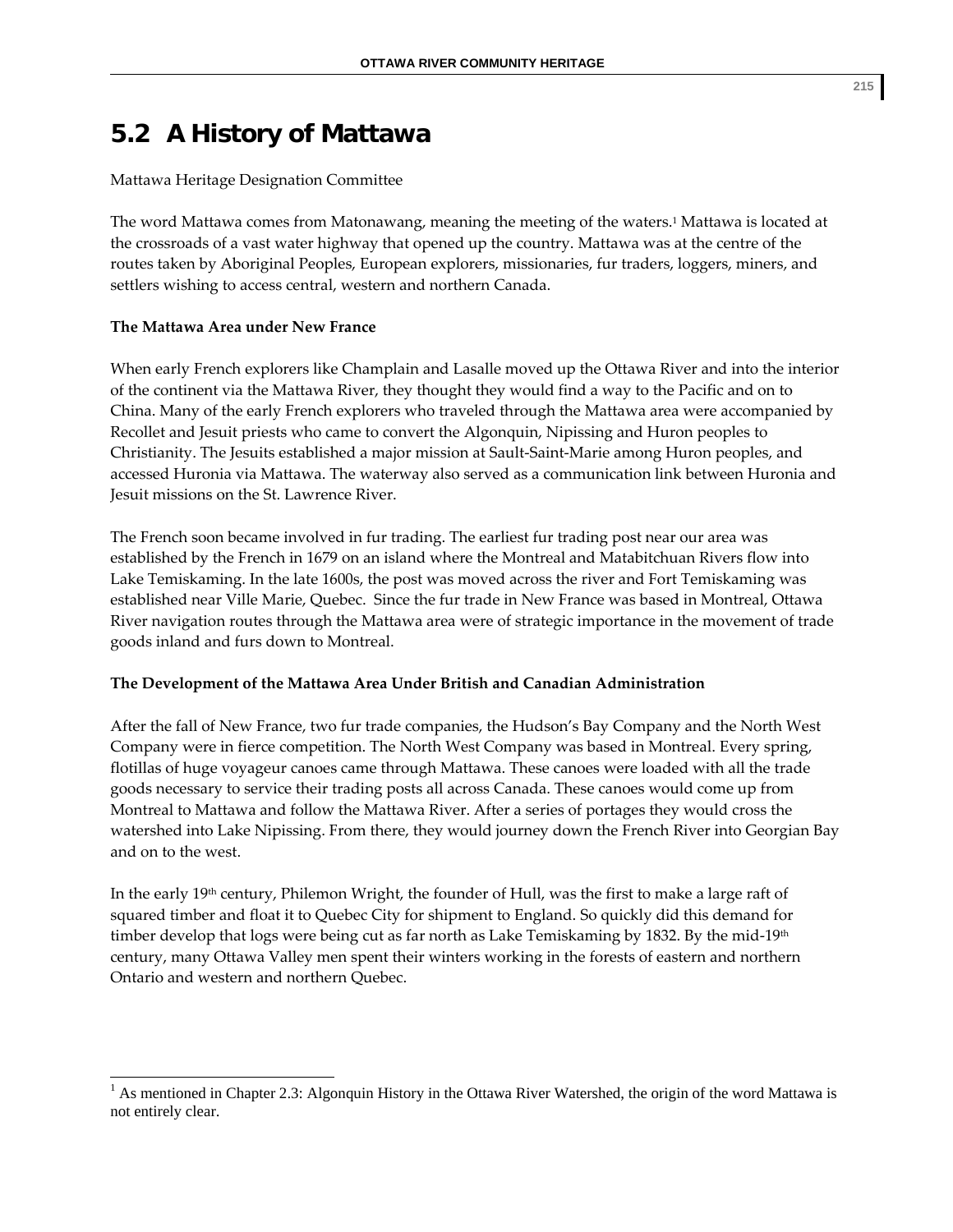Famous lumber barons associated with the Upper Ottawa area include: The Gillies Brothers, The Mackeys, The Mclarens, The McLaughlin Brothers, The Hurdmans, The Calvert Brothers, Alex Lumsden, J .B. Klock, E. B. Eddy, and of course the king of the lumber barons J .R. Booth.

As this industry developed, Mattawa became an important place. The Hudson's Bay post and other businesses that developed began supplying the shanties with everything they needed, including oats, feed for the horses, flour, salt pork, and molasses. Axes, saws, building materials, and tools were shipped into the bush from Mattawa.

The high point of the logging season for Mattawa was the spring log drive. All the logs harvested from the Mattawa River watershed floated through Mattawa. Even more logs came from Lake Temiskaming and the upper reaches of the Ottawa River. These had to pass through the rapids at Mattawa in order to move on to the sawmills at the lower end of the river. The men who had been in the bush for months arrived in Mattawa with their winter's wages looking for a little R&R before returning home for the summer.

As the logging industry expanded, Mattawa developed from a trading post to a village, and in 1892, became an incorporated town. The logging industry led to the development of many other communities

in the area. In the 1850s, several people settled along the Long Sault Rapids. A small sawmill, known as Lumsden Mill, was built at the mouth of Gordon creek. In 1918, the Kipawa Fibre Co., a subsidiary of the Riordan Pulp and Paper Co. opened a pulp mill on the Lumsden mill site. The Riordan Pulp and Paper Co. then built the town site of what today is the town of Temiskaming. Other communities that developed in the Upper Ottawa River area because of the log drive, shanties or sawmills on the river include Deux‐ Rivières, Bissett Creek (Rocher Capitaine), Stonecliffe (Rockclift), Mackey, and Des Joachims, which loggers referred to as Swisha.

## **Figure 5.3 Historic Mattawa**



Although the spring log drive is a thing of the past on the Ottawa River, this area is still very much associated with the wood products industry. Tembec is the major employer in Temiskaming and Mattawa. Columbia Forest Products operates a veneer mill at Rutherglen. There are many logging companies that continue cutting operations for the companies that have timber permits in our area.

In 1881 the Canada Central Railway (later part of the CPR) reached Mattawa. In 1884, the Colonization Society of Temiskaming was established to attract French Canadian settlers to develop farms on the rich soil of the little clay belt in the Quebec townships of Guigues and Duhamel. In 1893, C.C. Farr published a pamphlet outlining how Crown Land could be purchased in the Bucke and Dymond townships on the Ontario side of the same clay belt. The most efficient way to get to this farmland was to come to Mattawa by train and continue to Lake Temiskaming via a series of steamboats and tramways known as the "Moccasin Express Line". This was replaced by a CPR spur line by 1894. Once on Lake Temiskaming a steamboat would take you to the nearest landing to your farmland.